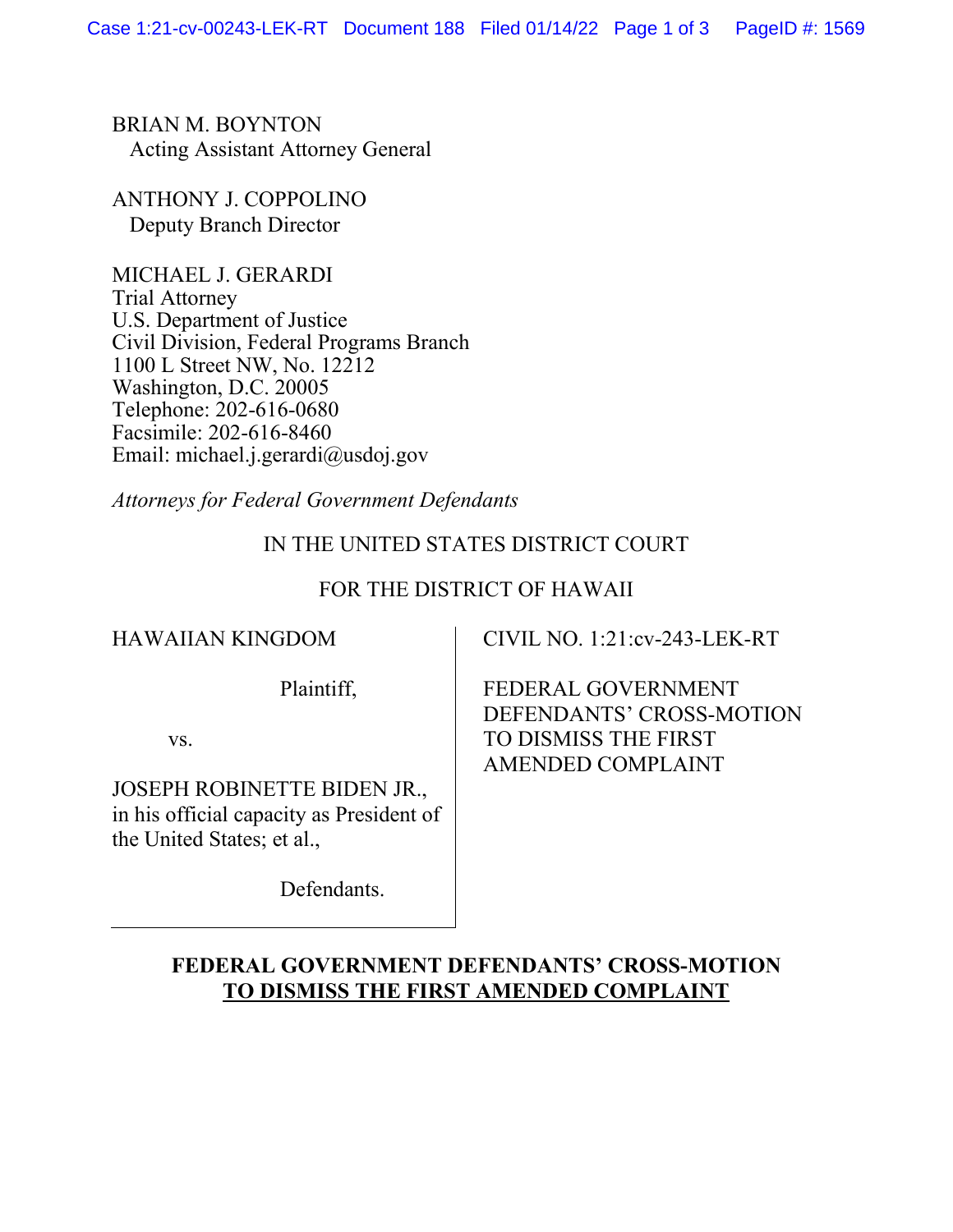Defendants, the United States Of America; Joseph Robinette Biden Jr., President Of The United States; Kamala Harris, Vice-President Of The United States; Admiral John Aquilino, Commander, U.S. Indo-Pacific Command; Charles P. Rettig, Commissioner Of The Internal Revenue Service; Charles E. Schumer, U.S. Senate Majority Leader; and Nancy Pelosi, Speaker Of The United States House Of Representatives, hereby move this Court to dismiss Plaintiff's first amended complaint. ECF No. 55. This Motion is brought pursuant to Civil Rule 12, and is supported by the attached Memorandum, and the entire file herein.

This motion is made following a conference of counsel pursuant to Local Rule 7.8, which took place on December 13, 2021.

DATED: January 14, 2022 Respectfully submitted,

BRIAN M. BOYNTON Acting Assistant Attorney General

ANTHONY J. COPPOLINO Deputy Branch Director

/s/ *Michael J. Gerardi* MICHAEL J. GERARDI Trial Attorney U.S. Department of Justice Civil Division, Federal Programs Branch DC Bar No. 1017949 1100 L Street NW Washington, D.C. 20005 Telephone: 202-616-0680 Facsimile: 202-616-8460 Email: michael.j.gerardi@usdoj.gov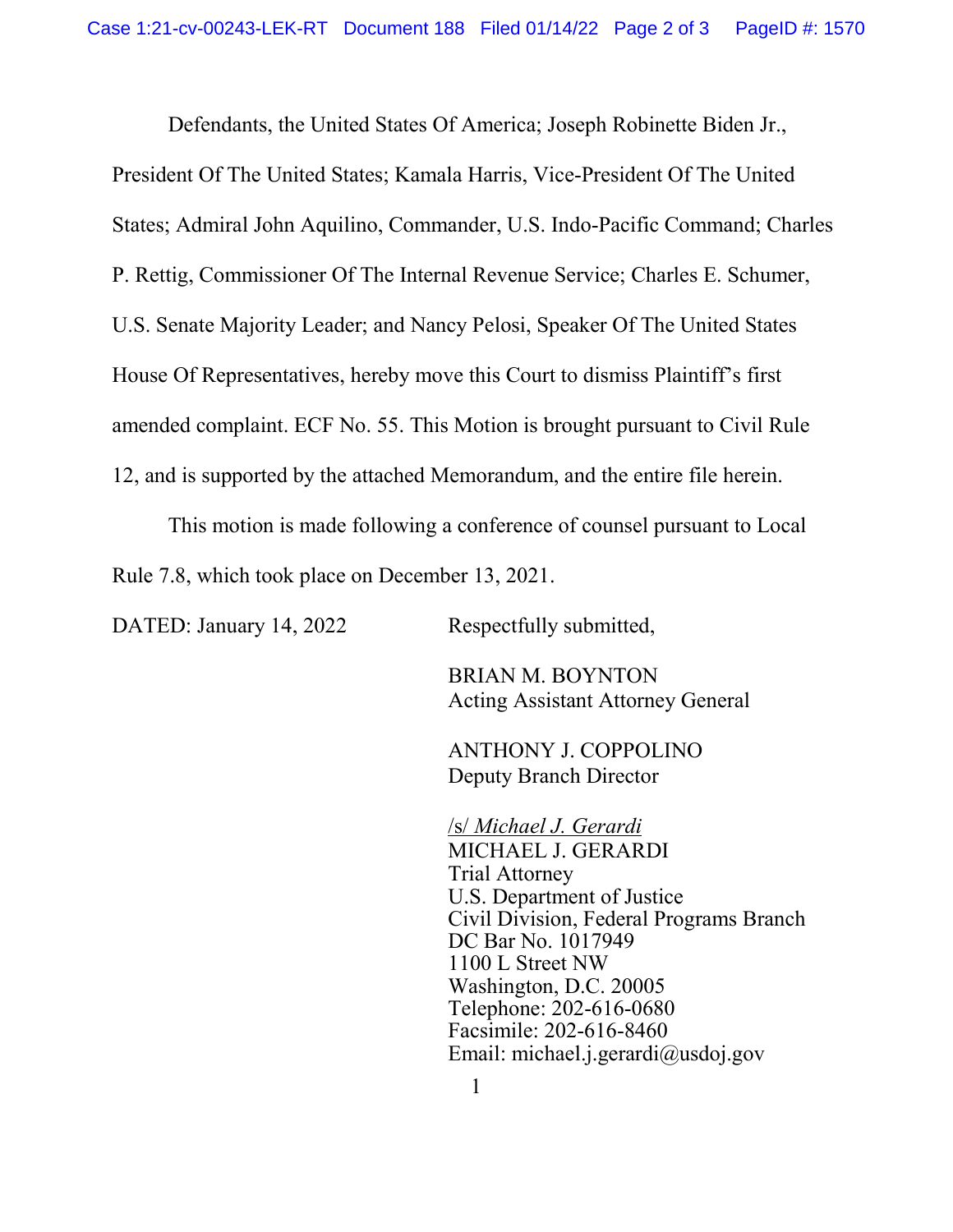### CERTIFICATE OF SERVICE

I hereby certify that, on the dates noted below, a true and correct copy of the

foregoing was served electronically through CM/ECF.

Dexter K. Kaiama 2700 E. King Street Suite 11942 Honolulu, HI 96828-2039 Email: cdexk@hotmail.com *Attorney for Plaintiff*

Scott I. Batterman Clay Chapman Iwamura Pulice & Nervell 700 Bishop St Ste 2100 Honolulu, HI 96813 Email: sib@paclawteam.com *Attorney for Anders G.O. Nervell, in his official capacity as Sweden's Honorary Consul to Hawai'i*

DATED: January 14, 2021, at Washington, D.C.

/s/ *Michael J. Gerardi*  MICHAEL J. GERARDI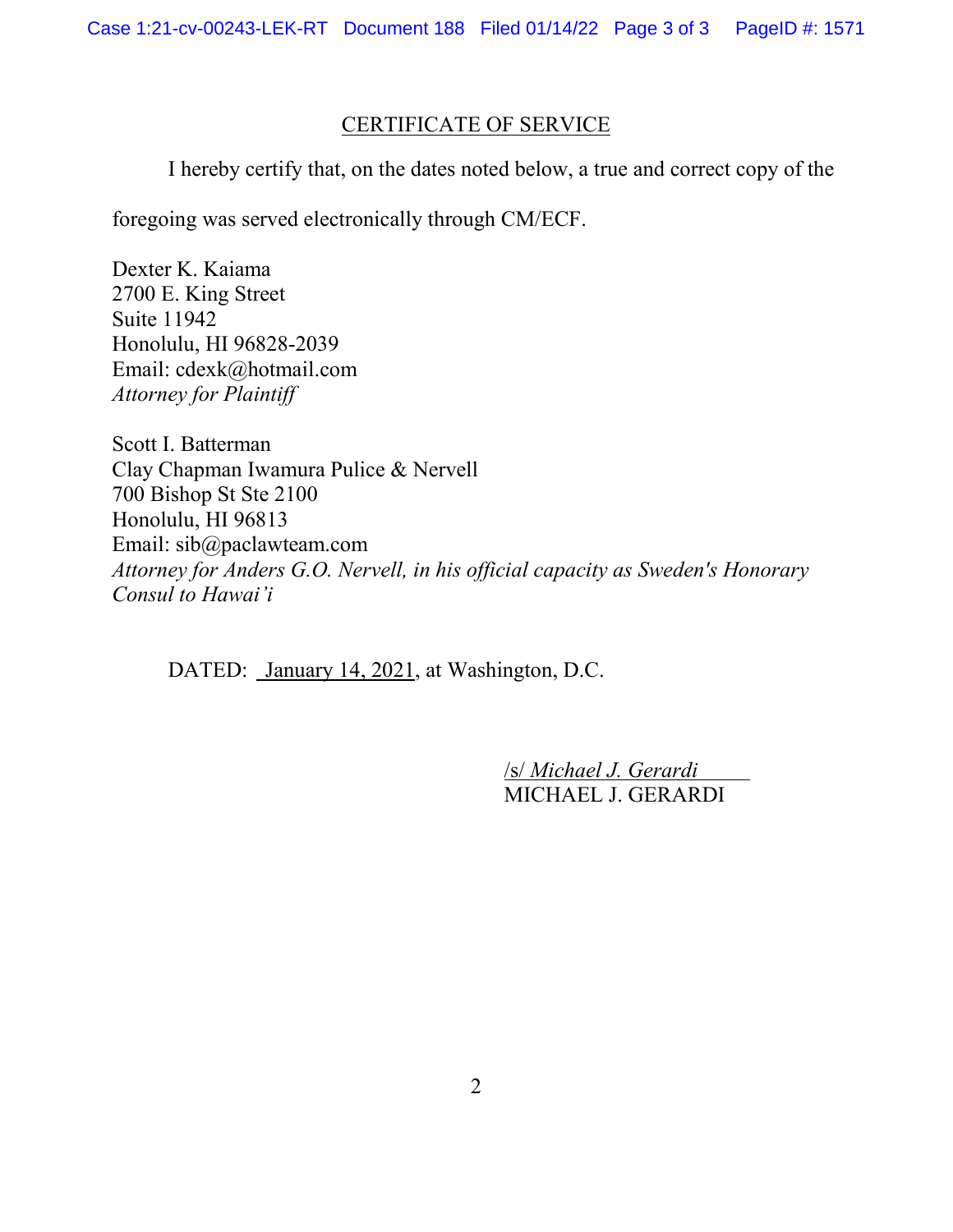BRIAN M. BOYNTON Acting Assistant Attorney General

ANTHONY J. COPPOLINO Deputy Branch Director

MICHAEL J. GERARDI Trial Attorney U.S. Department of Justice Civil Division, Federal Programs Branch 1100 L Street NW, No. 12212 Washington, D.C. 20005 Telephone: 202-616-0680 Facsimile: 202-616-8460 Email: michael.j.gerardi@usdoj.gov

*Attorneys for Federal Government Defendants*

# IN THE UNITED STATES DISTRICT COURT

# FOR THE DISTRICT OF HAWAII

# HAWAIIAN KINGDOM

CIVIL NO. 1:21:cv-243-LEK-RT

Plaintiff,

vs.

JOSEPH ROBINETTE BIDEN JR., in his official capacity as President of the United States; et al.,

Defendants.

FEDERAL GOVERNMENT DEFENDANTS' MEMORANDUM IN OPPOSITION TO PLAINTIFF'S MOTION FOR JUDICIAL NOTICE AND IN SUPPORT OF DEFENDANTS' CROSS-MOTION TO DISMISS THE FIRST AMENDED COMPLAINT

# **FEDERAL GOVERNMENT DEFENDANTS' MEMORANDUM IN OPPOSITION TO PLAINTIFF'S MOTION FOR JUDICIAL NOTICE AND IN SUPPORT OF DEFENDANTS' CROSS-MOTION TO DISMISS THE FIRST AMENDED COMPLAINT**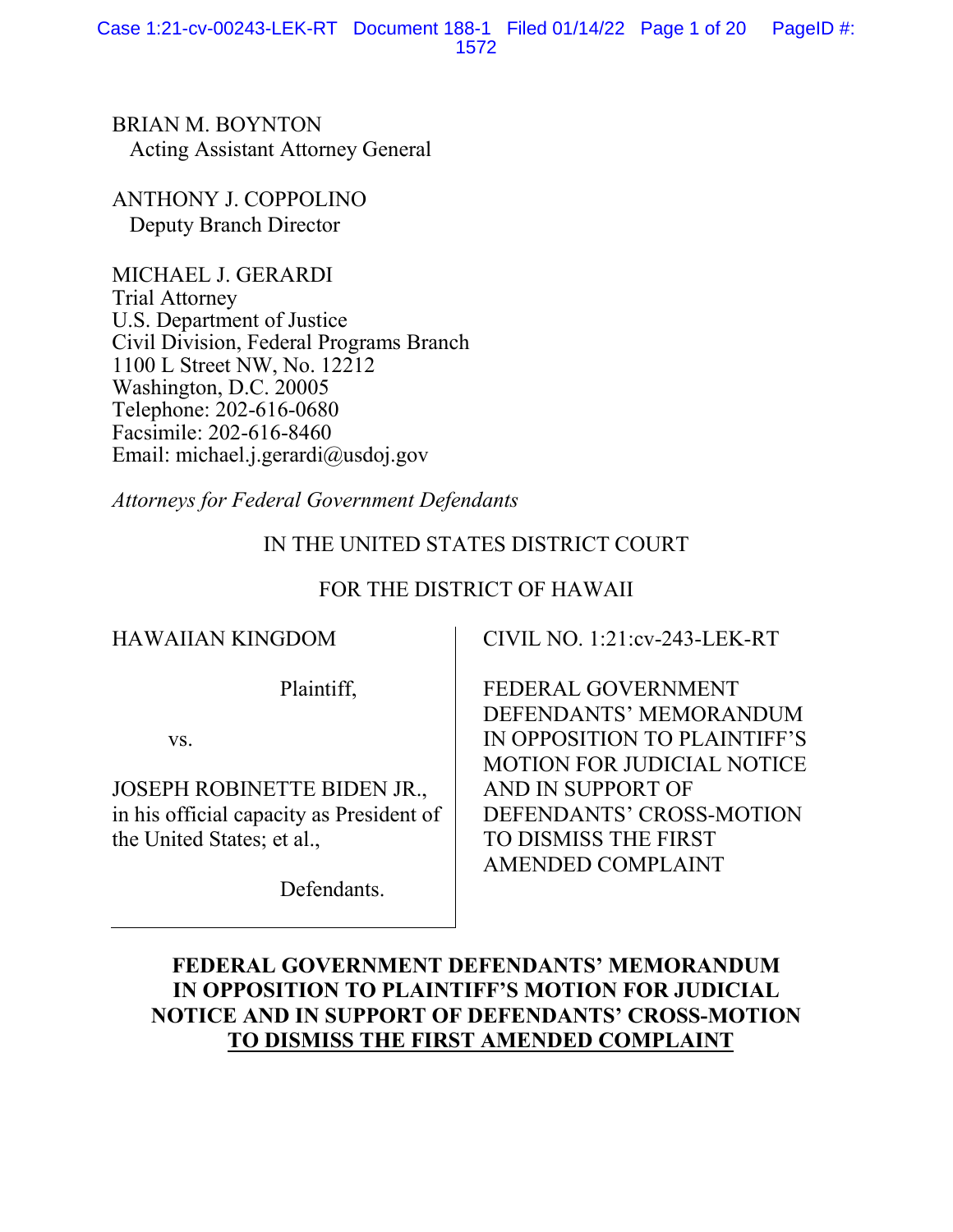# **TABLE OF CONTENTS**

| I. THE COURT LACKS JURISDICTION OVER CLAIMS OF HAWAIIAN |
|---------------------------------------------------------|
| II. THE COURT LACKS JURISDICTION OVER POLITICAL         |
| III                                                     |
| IV. DEFENDANTS WERE NOT TIMELY SERVED BY PLAINTIFF 10   |
| V. PLAINTIFF LACKS A CAUSE OF ACTION TO SUE THE         |
| VI. THE CONGRESSIONAL DEFENDANTS MUST BE DISMISSED FOR  |
| VII. PLAINTIFF'S MOTION FOR JUDICIAL NOTICE SHOULD BE   |
| VIII. THE COURT SHOULD DISMISS THE COMPLAINT IN FULL 14 |
|                                                         |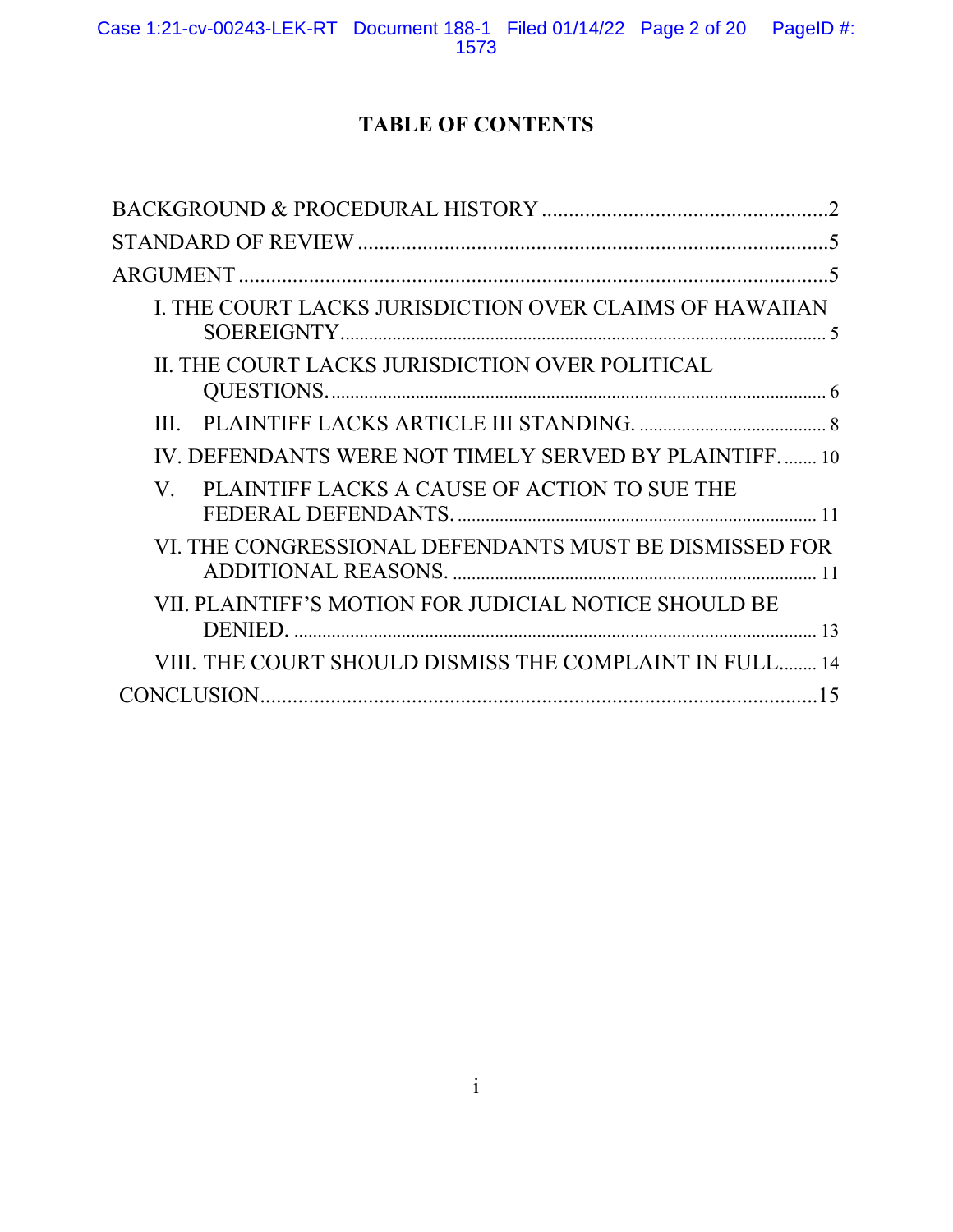# **TABLE OF AUTHORITIES**

# **CASES**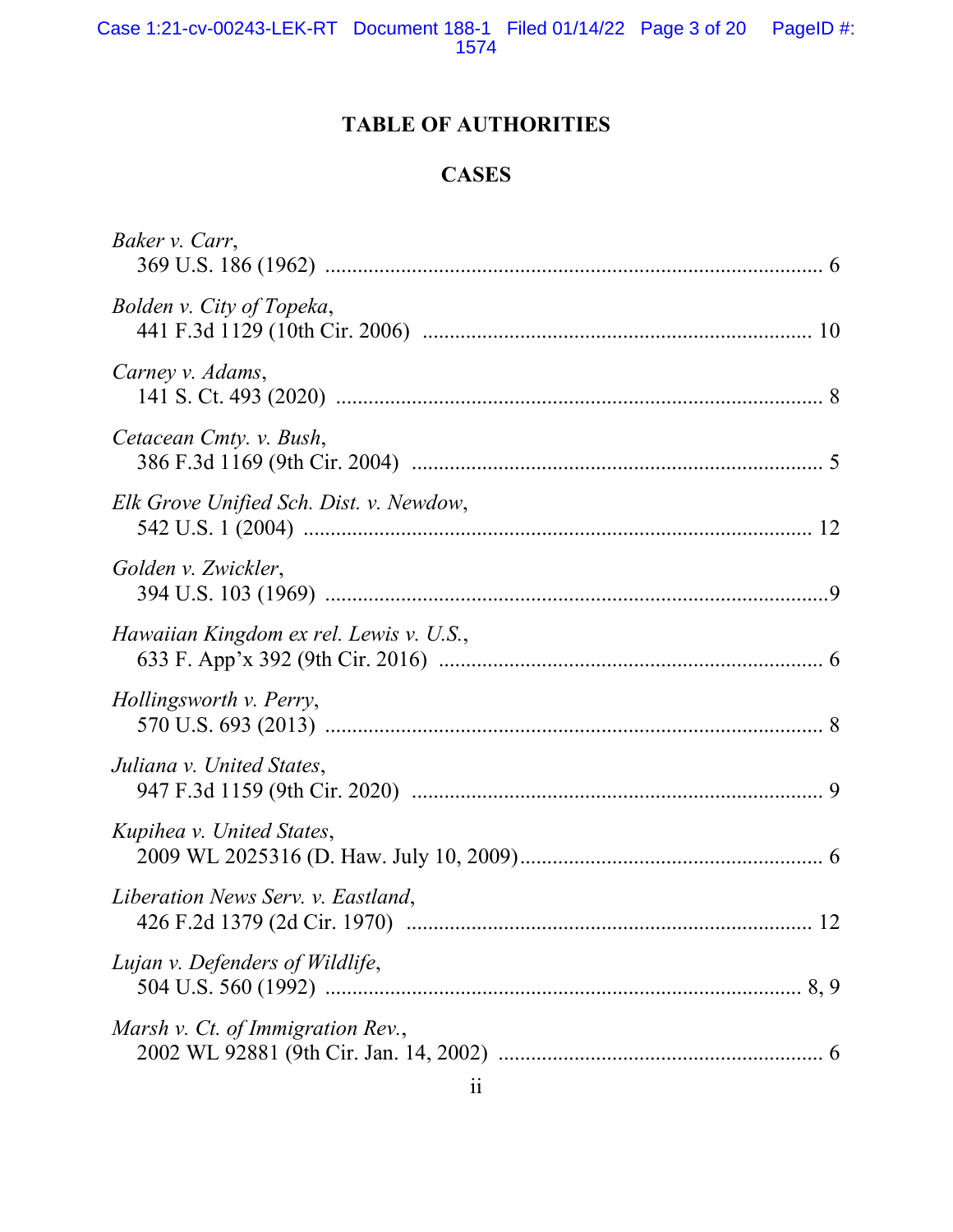#### Case 1:21-cv-00243-LEK-RT Document 188-1 Filed 01/14/22 Page 4 of 20 PageID #: 1575

| Moniz v. Hawaii,                                               |
|----------------------------------------------------------------|
| Newdow v. U.S. Congress,                                       |
| Northstar Fin. Advisors, Inc. v. Schwab Invs.,                 |
| Oneida Indian Nation v. County of Oneida,                      |
| S. Ct. of Va. v. Consumers Union of U.S., Inc.,                |
| Sai v. Clinton,                                                |
| Sai v. Trump,                                                  |
| Southcentral Found. v. Alaska Native Tribal Health Consortium, |
| Spokeo, Inc. v. Robins,                                        |
| Hawaiian Kingdom v. United States,                             |
| Tijerino v. Stetson Desert Project, LLC,                       |
| United States v. Jim,                                          |
| United States v. Lorenzo,                                      |
| United States v. Ventura-Oliver,                               |
| Villarreal v. Eldorando Resorts Corp.,                         |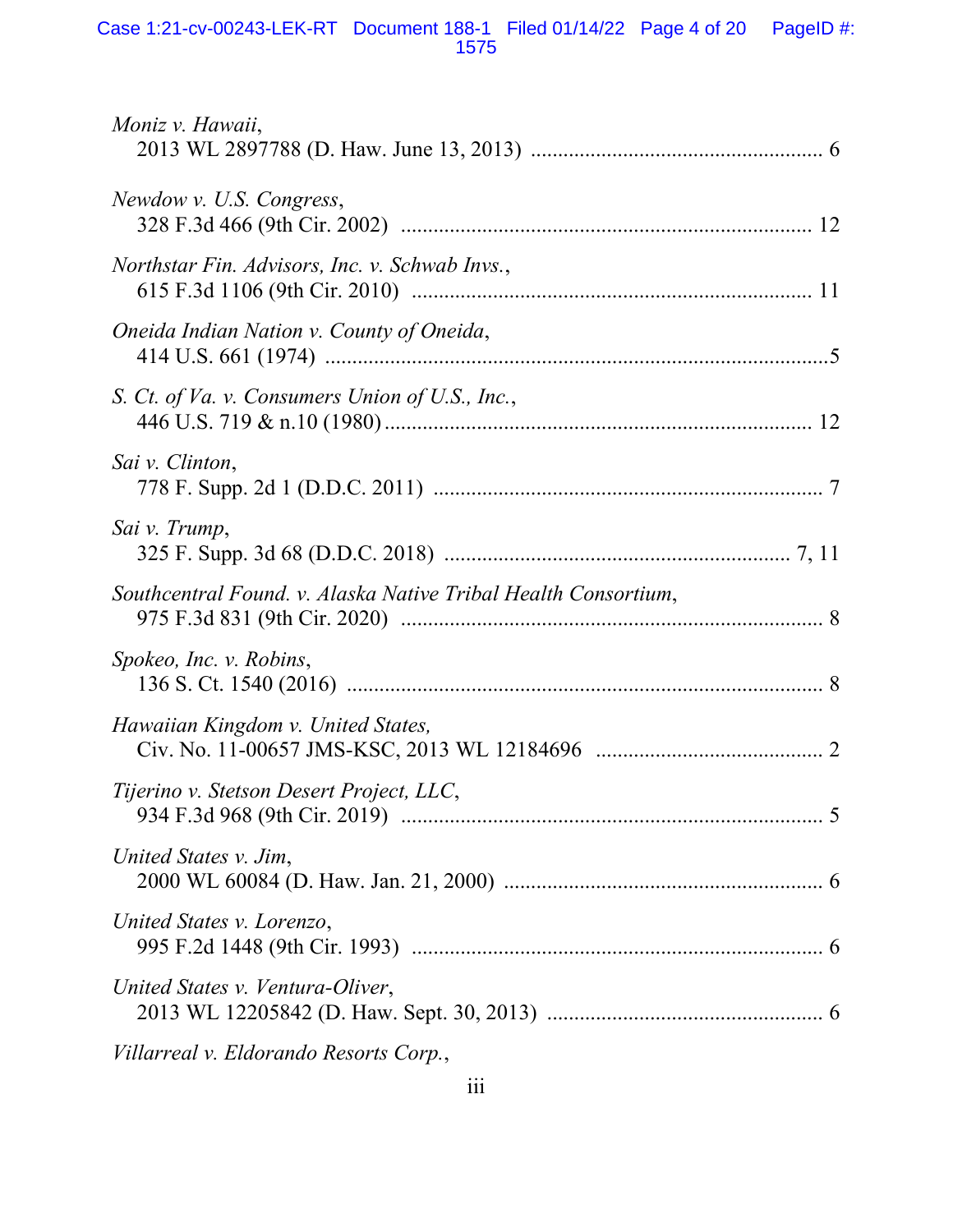| Wade v. Akaka,                                                              |  |
|-----------------------------------------------------------------------------|--|
| 2012 WL 6115656 (S.D. Tex. Nov. 2, 2012), <i>adopted by</i> 2012 WL 6115056 |  |
|                                                                             |  |

# **OTHER AUTHORITIES**

| Larsen v. Hawaiian Kingdom, |  |
|-----------------------------|--|
|                             |  |
|                             |  |
|                             |  |
|                             |  |
|                             |  |
|                             |  |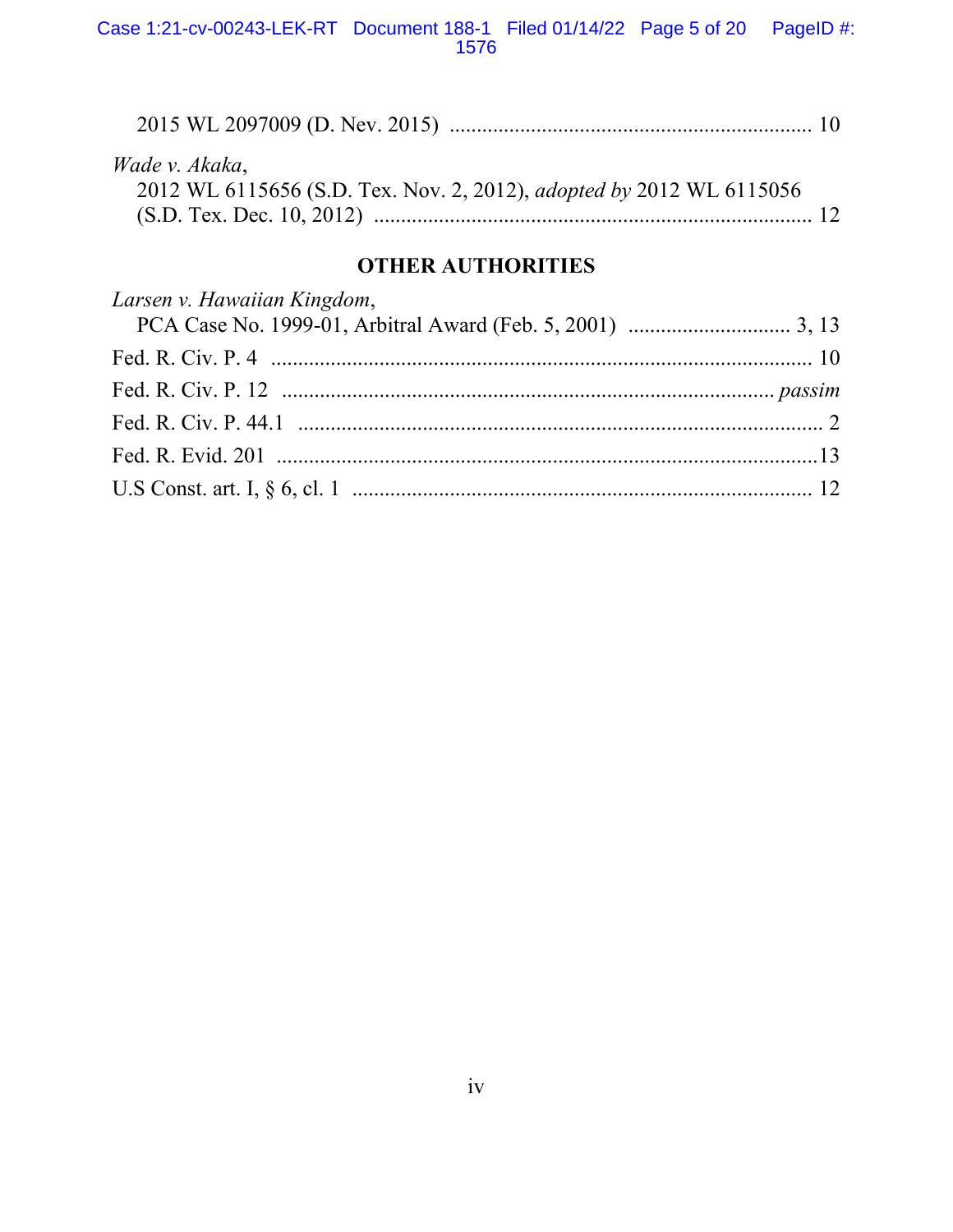### **INTRODUCTION**

Plaintiff Hawaiian Kingdom avers that it is the legitimate sovereign government of the Hawaiian Islands, and that its Council of Regency has the authority to act on behalf of all Hawaiian subjects and resident aliens on the islands. First Amended Compl., ECF No. 55, at ¶¶ 1–2. It believes that Hawaii is "not within the territory of" the United States, *id*. 1 3, and that this Court is not an Article III court, but an "Article II Court" located on foreign soil, *id.* ¶¶ 4–5. As such, Plaintiff's first amended complaint asserts this Court has jurisdiction to hear Plaintiff's various claims of violations of "international humanitarian law" by the federal government ("Defendants"), $<sup>1</sup>$  as well as state, local, and consular officials,</sup> and authority to award declaratory and injunctive that would recognize the Hawaiian Kingdom's sovereignty and nullify the authority of the United States over Hawaii. *Id.* ¶¶ 6–7; *see also id.* at pgs. 96–97 (prayer for relief). Plaintiff seeks to support its assertions about sovereignty with a legal opinion authored by an Italian scholar, Federico Lenzerini, which Plaintiff has moved the Court to

 $\overline{a}$ 

<sup>&</sup>lt;sup>1</sup> United States Of America; Joseph Robinette Biden Jr., President Of The United States; Kamala Harris, Vice-President Of The United States; Admiral John Aquilino, Commander, U.S. Indo-Pacific Command; Charles P. Rettig, Commissioner Of The Internal Revenue Service; Charles E. Schumer, U.S. Senate Majority Leader; Nancy Pelosi, Speaker Of The United States House Of Representatives.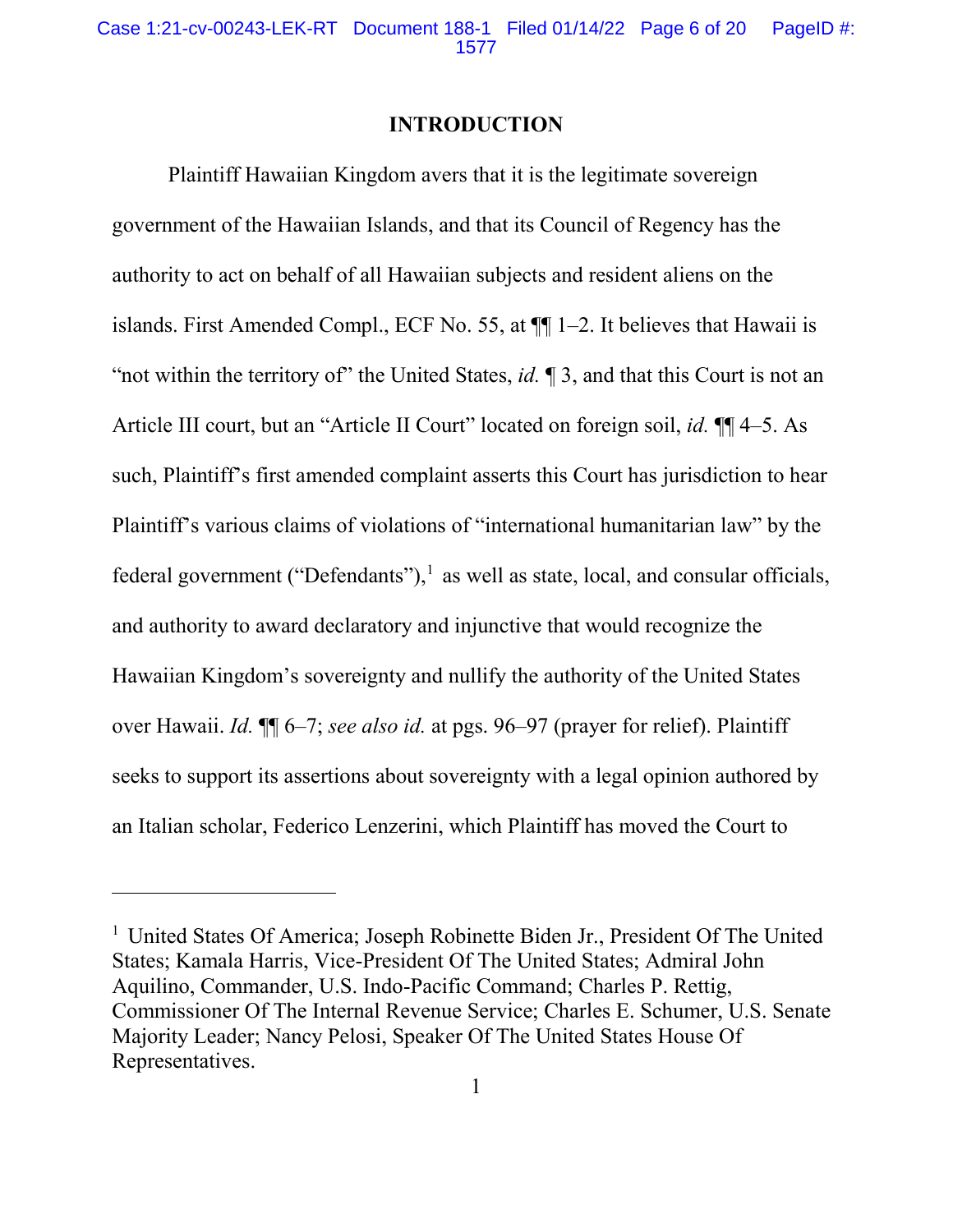judicially notice per Civil Rule 44.1. ECF No. 174.

Plaintiff's claims and assertions lack merit. The United States annexed Hawaii in 1898, and Hawaii entered the union as a state in 1959. Hawaii Admission Act, Pub. L. 86-4, 73 Stat. 4 (1959). This Court, the Ninth Circuit, and the courts of the state of Hawaii have repeatedly "rejected arguments asserting Hawaiian sovereignty" distinct from its identity as a part of the United States. *Hawaiian Kingdom v. United States*, Civ. No. 11-00657 JMS-KSC, 2013 WL 12184696, at \*2 (D. Hi. Nov. 15, 2013) (collecting cases), *aff'd*, *Hawaiian Kingdom v. United States*, 633 F. App'x 392 (9th Cir. 2016). Plaintiff's claims are subject to dismissal on numerous grounds, but principally because this Court lacks jurisdiction to entertain claims premised on Plaintiff's challenge to the sovereignty of the United States.

Accordingly, the Court should deny Plaintiff's motion for judicial notice, grant Defendant's Civil Rule 12(b) motion, and dismiss this case as to all Defendants due to the jurisdictional shortcomings of Plaintiff's complaint.

### **BACKGROUND & PROCEDURAL HISTORY**

Plaintiff initially filed suit against the federal Defendants, as well as state and local government officials throughout the state of Hawaii and consular officials from thirty countries based in Hawaii, on May 20, 2021. ECF No. 1. It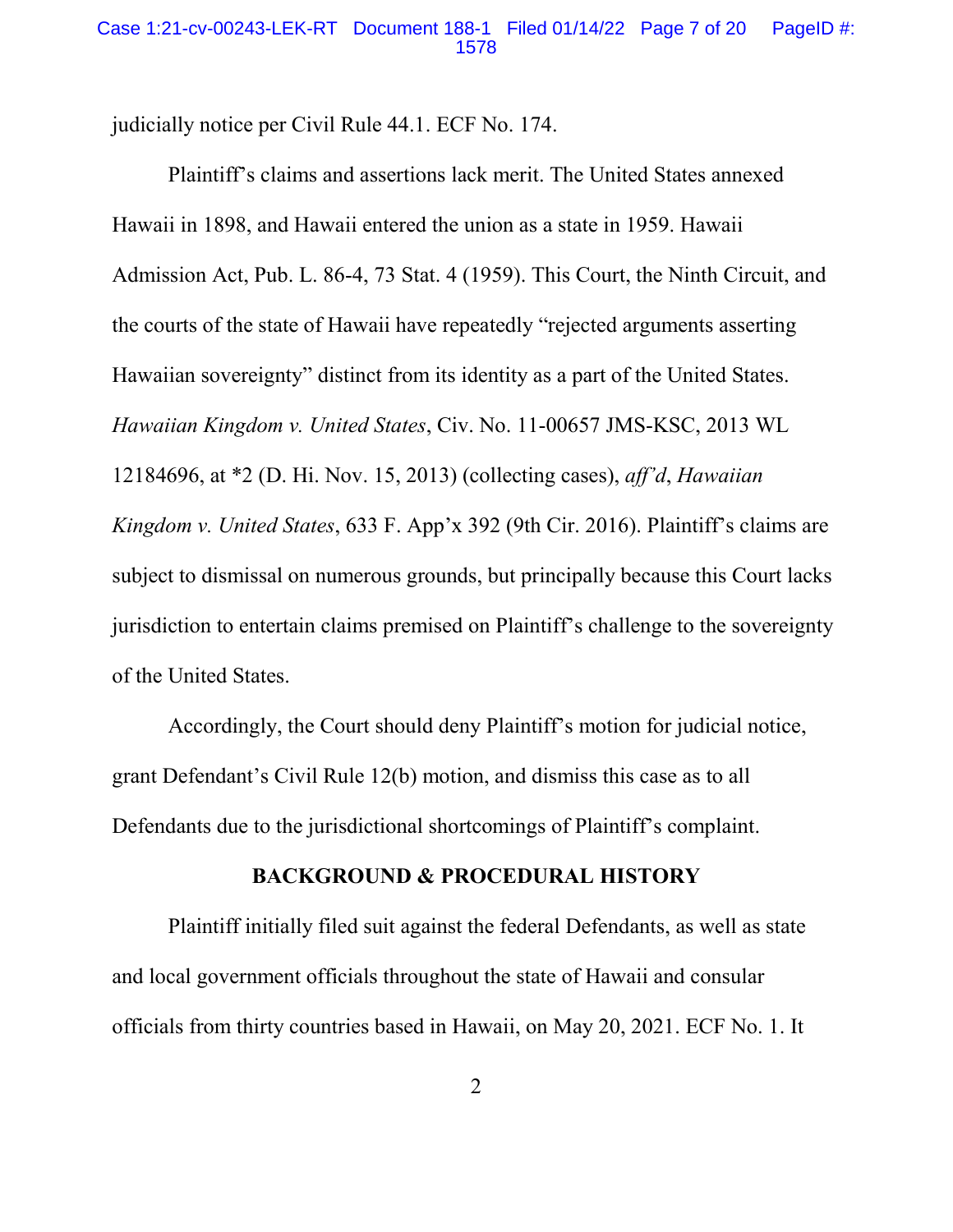#### Case 1:21-cv-00243-LEK-RT Document 188-1 Filed 01/14/22 Page 8 of 20 PageID #: 1579

filed an amended complaint on August 11, 2021, currently the operative complaint in this case. ECF No. 55. The amended complaint contains a lengthy exposition of Plaintiff's view that the United States and Plaintiff have been at war since 1893 and that Plaintiff was unlawfully overthrown as the legitimate government of Hawaii. Am. Compl. ¶¶ 57–75. As a result, Plaintiff maintains that its laws govern Hawaii, not those of the United States and the State of Hawaii. *Id.* ¶ 76.

Relying on Professor Lenzerini's opinion, Plaintiff characterizes itself as a "State under military occupation . . . vested with the rights and powers recognized to governments of occupied States pursuant to international humanitarian law." *Id.* ¶ 89. Central to Professor Lenzerini's opinion is an arbitration between an individual, Lance Larsen, and the Plaintiff before the Permanent Court of Arbitration ("PCA") at the Hague, which Plaintiff and Professor Lenzerini believe is a tacit acknowledgement of Plaintiff's status as a sovereign entity. *Id.* ¶¶ 93–102. However, the final arbitral award from the PCA in this dispute, issued on February 5, 2001, explicitly stated that, "in the absence of the United States of America [as a party], the Tribunal can neither decide that Hawaii is not part of the USA, nor proceed on the assumption that it is not." *Larsen v. Hawaiian Kingdom*, PCA Case No. 1999-01, Arbitral Award § 12.18 (Feb. 5, 2001) (Exhibit A).

Plaintiff's amended complaint contains four counts: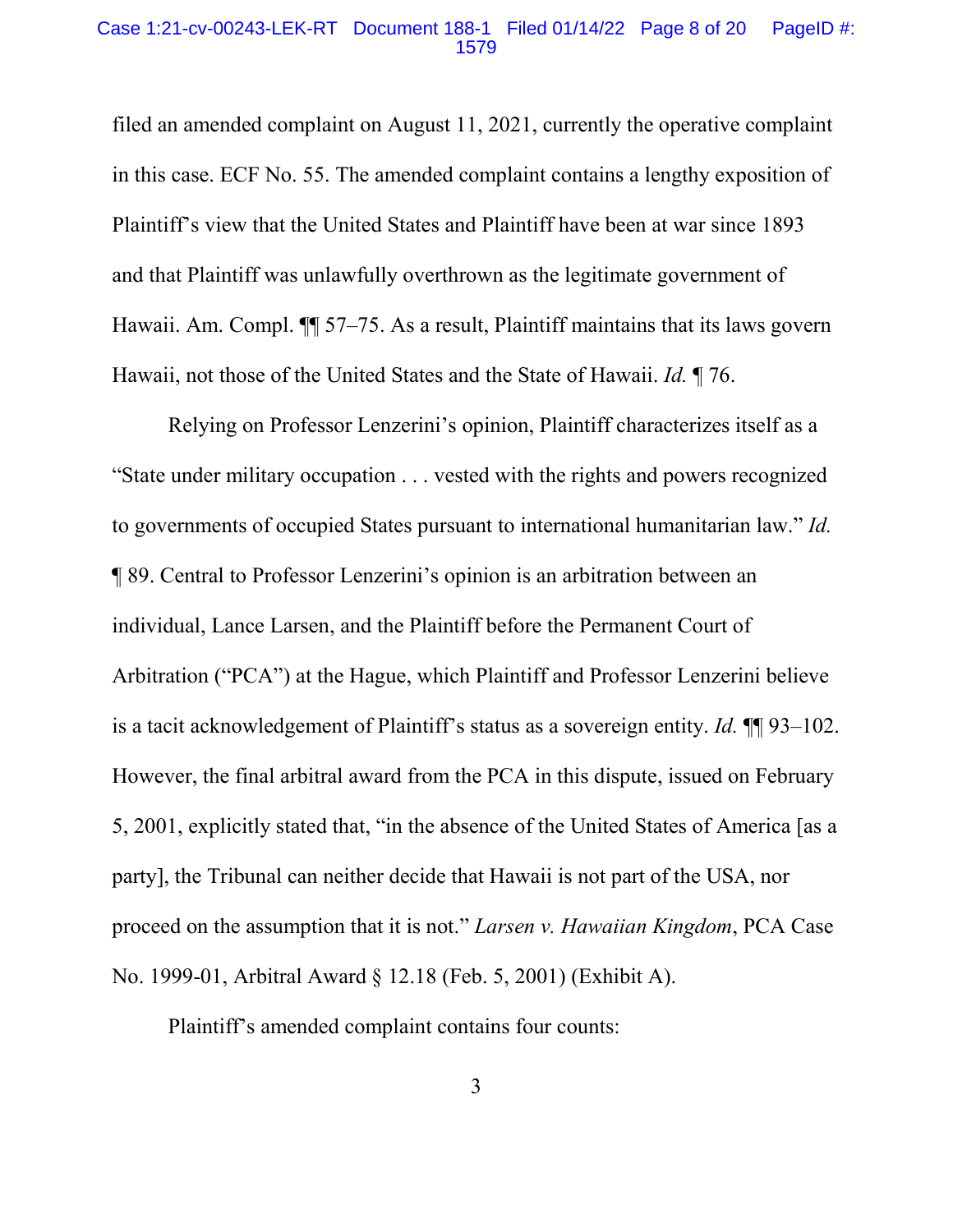- Count I (Supremacy Clause), directed at the State of Hawaii, which Plaintiff accuses of unlawfully interfering in its attempts to establish foreign relations with the United States. Am. Compl. ¶¶ 149–154.
- Count II (Usurpation of Sovereignty), directed at the federal Defendants, alleges violations of the Hague Convention and the Geneva Convention arising from the federal government's exercise of sovereignty over Hawaii. Am. Compl. ¶¶ 155–59.
- Count III (Pillaging and Destruction of Property), directed at the federal Defendants, alleges that the presence of the United States military and the Internal Revenue Service in Hawaii violates the Hague Convention and the Geneva Convention. Am. Compl. ¶¶ 160–69.
- Count V  $(Ex$ equaturs $)^2$ , directed at both the federal Defendants and the consular defendants, alleges that officials have improperly usurped the Hawaiian Kingdom's role to recognize foreign consulates. Am. Compl. ¶¶ 170–74.

Plaintiff served the U.S. Attorney's Office for the District of Hawaii on

November 3, 2021, more than five months after service of the original complaint.

On November 5, the United States submitted a Statement of Interest setting forth

its views on the immunity of the thirty consular officers named as defendants in the

complaint. ECF No. 164. The Statement of Interest included a certification of

consular status for these officials, which conclusively establishes those officials are

immune from suit in the courts of the United States for performance of their

consular functions. ECF No. 164-1.

 $\overline{a}$ 

<sup>2</sup> There is no Count IV in the Amended Complaint.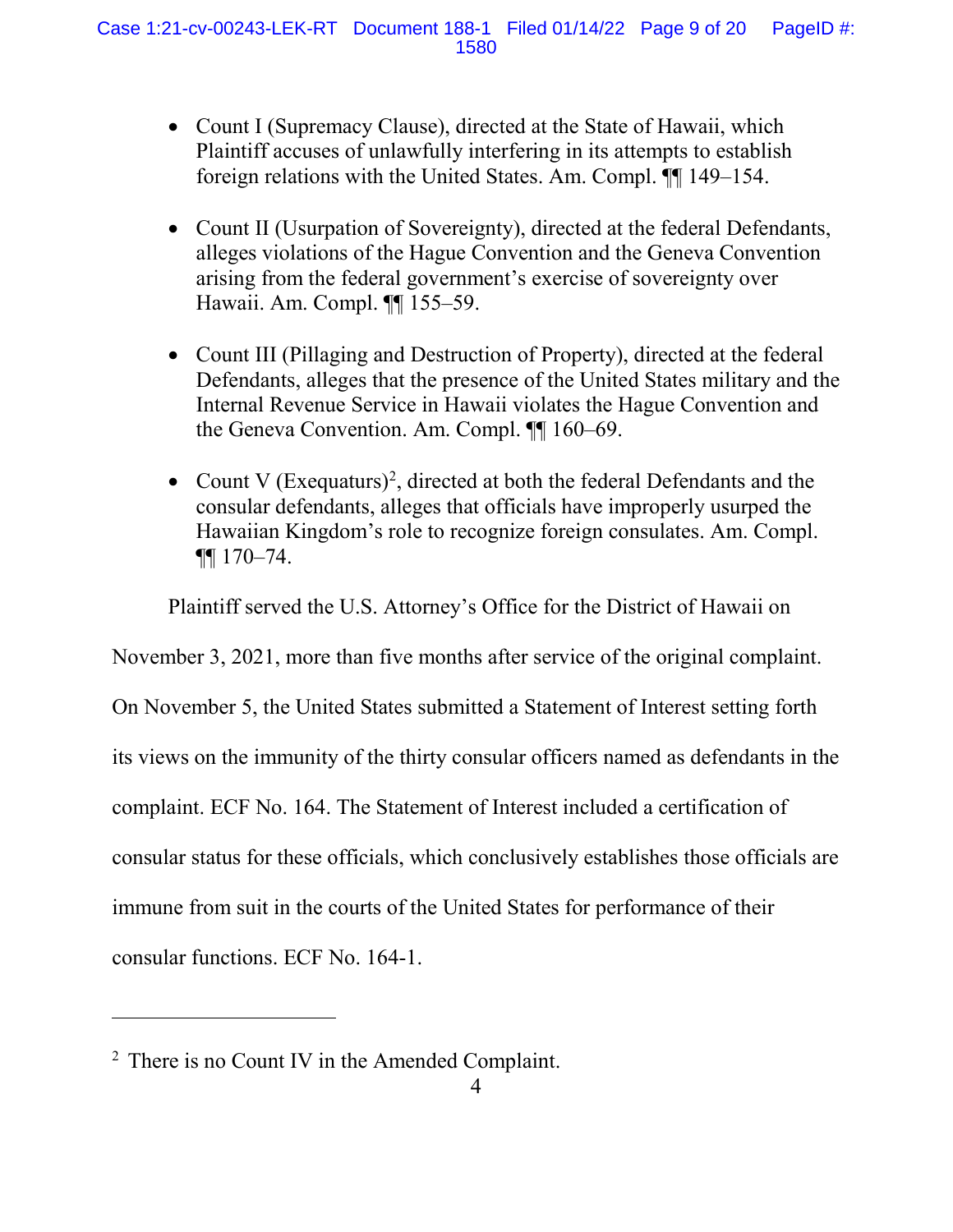#### **STANDARD OF REVIEW**

A suit brought by a plaintiff without jurisdiction or Article III standing, as is the case here, should be dismissed under Civil Rule 12(b)(1). *Cetacean Cmty. v. Bush*, 386 F.3d 1169, 1174 (9th Cir. 2004). If the Court determines that jurisdiction exists, then, as explained below, the Court should dismiss Plaintiff's claims, as appropriate, under Civil Rule 12(b)(2) (for lack of personal jurisdiction as to the Congressional defendants), 12(b)(5) (insufficient service of process), and 12(b)(6) (failure to state a claim upon which relief can be granted).

### **ARGUMENT**

# **I. THE COURT LACKS JURISDICTION OVER CLAIMS OF HAWAIIAN SOVEREIGNTY.**

Federal courts lack subject matter jurisdiction when a claim is "so insubstantial, implausible, foreclosed by prior decisions of this Court or otherwise completely devoid of merit as not to involve a federal controversy within the jurisdiction of the District Court, whatever may be the ultimate resolution of the federal issues on the merits." *Oneida Indian Nation v. County of Oneida*, 414 U.S. 661, 666 (1974); *see also Tijerino v. Stetson Desert Project, LLC*, 934 F.3d 968, 975 (9th Cir. 2019). Plaintiff's claims meet this threshold. Multiple federal courts have held that arguments of "Hawaiian sovereignty" like those raised by Plaintiff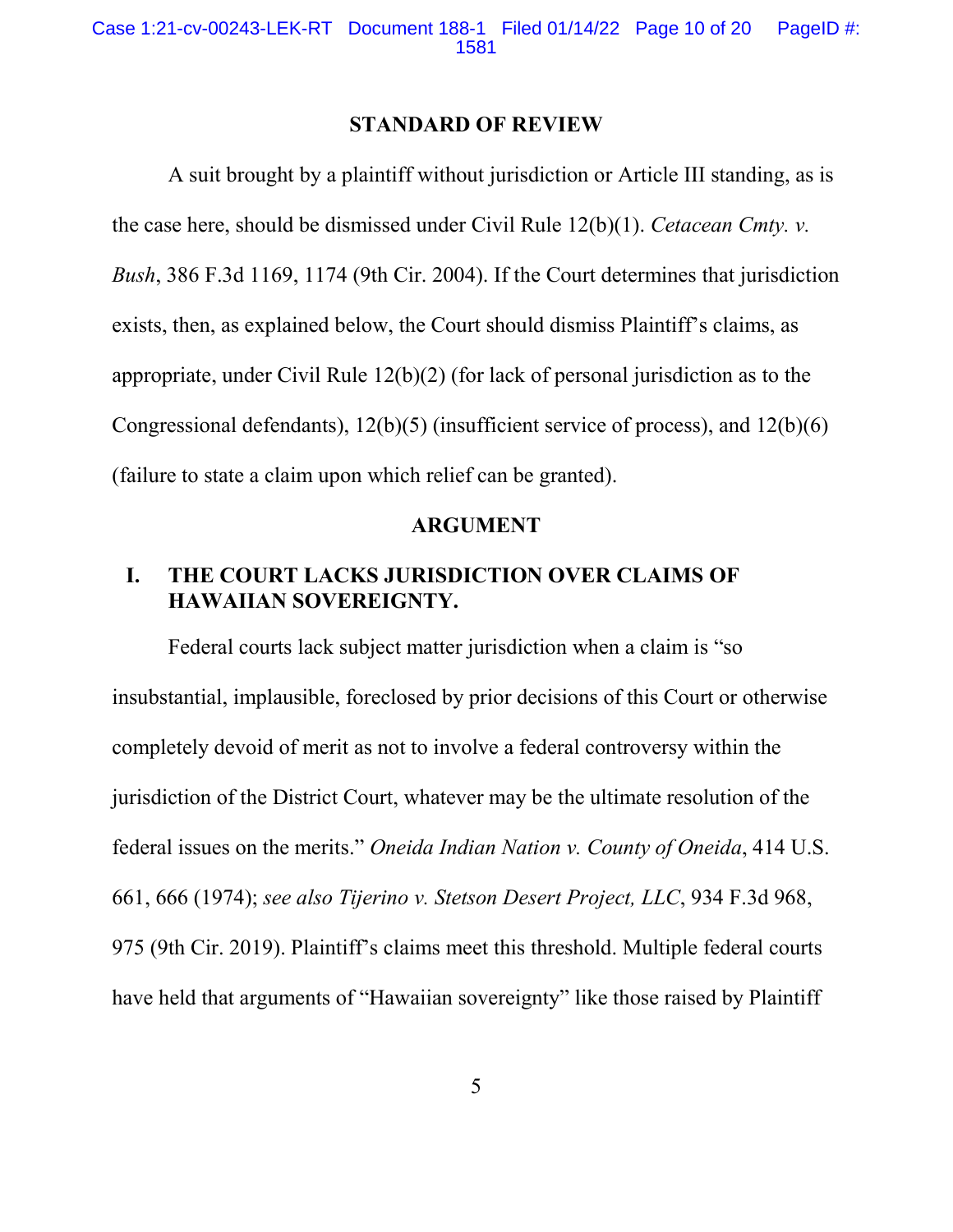here are not colorable.<sup>3</sup> As such, the Court lacks jurisdiction over this case and should dismiss the complaint in full under Civil Rule 12(b)(1).

# **II. THE COURT LACKS JURISDICTION OVER POLITICAL QUESTIONS.**

 $\overline{a}$ 

Plaintiff's amended complaint is also subject to dismissal because it hinges on a political question that the Court lacks jurisdiction to answer. *Baker v. Carr*, 369 U.S. 186, 271 (1962). The question of "[w]ho is the sovereign, *de jure* or *de facto*, of a territory, is not a judicial, but a political, question, the determination of which by the legislative and executive departments of any government

<sup>3</sup> *Hawaiian Kingdom ex rel. Lewis v. U.S.*, 633 F. App'x 392 (9th Cir. 2016) (summarily affirming suit rejecting Hawaiian Kingdom's claims of sovereignty), *affirming* 2013 WL 12184696 (D. Haw. Nov. 15, 2013) ("The Ninth Circuit, this court, and Hawaii state courts have rejected arguments asserting Hawaiian sovereignty"); *Marsh v. Ct. of Immigration Rev.*, 2002 WL 92881, at \*1 (9th Cir. Jan. 14, 2002) (Hawaiian sovereignty claims were "frivolous"); *United States v. Lorenzo*, 995 F.2d 1448, 1456 (9th Cir. 1993) (rejecting claim that defendants were citizens of the Sovereign Kingdom of Hawaii); *United States v. Ventura-Oliver*, 2013 WL 12205842, at \*2 (D. Haw. Sept. 30, 2013) (same, stating "[t]o state the obvious, Hawaii is a state of the United States"), *reconsideration denied*, 2013 WL 12212932, at \*1 (D. Haw. Oct. 10, 2013); *Moniz v. Hawaii*, 2013 WL 2897788, at \*2 (D. Haw. June 13, 2013) (rejecting Hawaiian sovereignty claims as "frivolous," stating "the Ninth Circuit, this district court, and Hawai'i state courts have all held that the laws of the United States and the State of Hawai'i apply to all individuals in this State"); *Kupihea v. United States*, 2009 WL 2025316, at \*2 (D. Haw. July 10, 2009) (dismissing claim that plaintiff is not subject to U.S. laws because he is a member of the Kingdom of Hawaii); *United States v. Jim*, 2000 WL 60084, at \*1 (D. Haw. Jan. 21, 2000) ("The federal government does not recognize any sovereign 'Kingdom of Hawaii.'").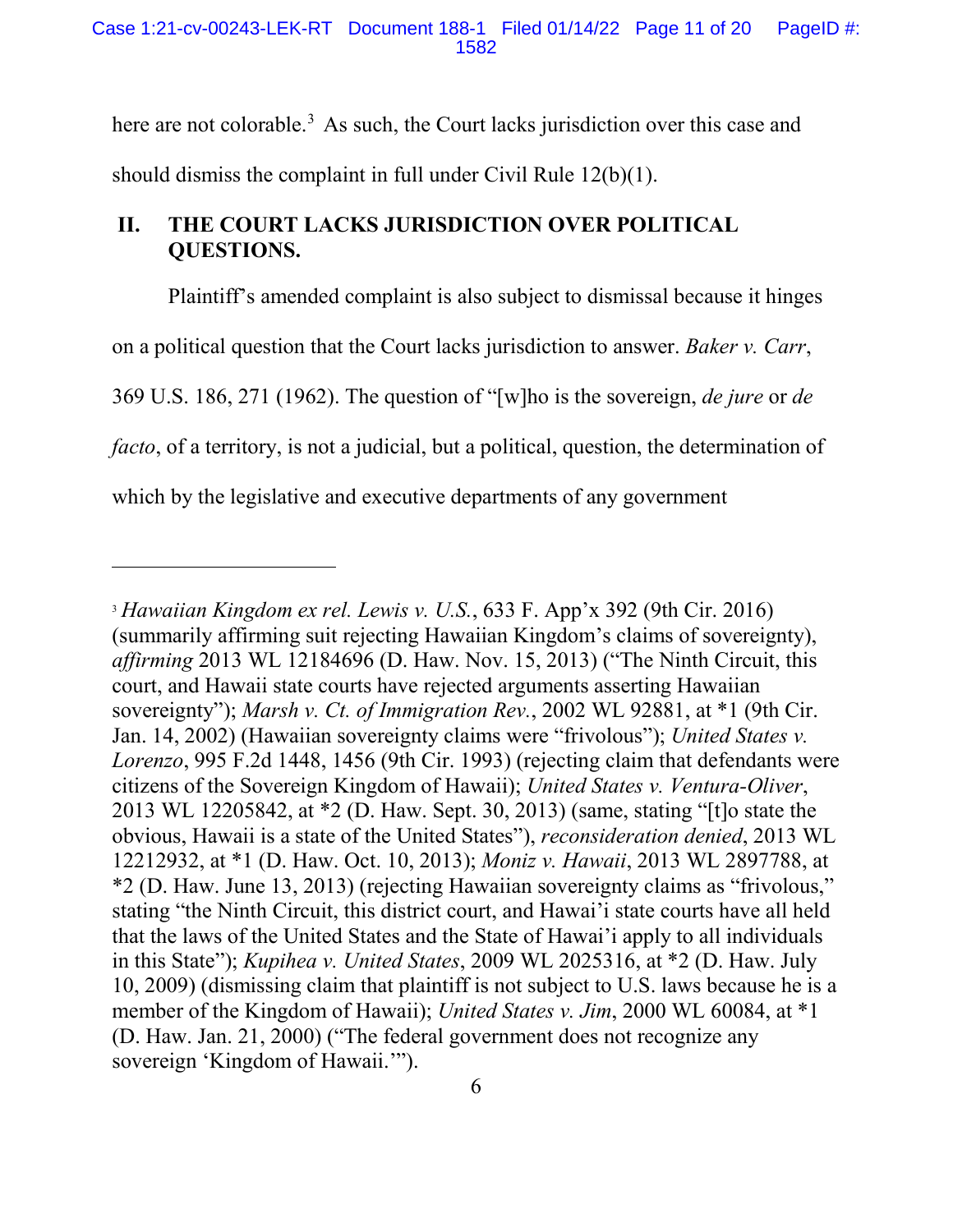#### Case 1:21-cv-00243-LEK-RT Document 188-1 Filed 01/14/22 Page 12 of 20 PageID #: 1583

conclusively binds the judges, as well as all other officers, citizens, and subjects of that government." *Sai v. Clinton*, 778 F. Supp. 2d 1, 6 (D.D.C. 2011) (quoting *Jones v. United States*, 137 U.S. 202, 212 (1890)).

In *Sai*, the U.S. District Court for the District of Columbia rejected a suit filed by one of the members of Plaintiff's Council of Regency against federal government defendants on political question grounds. The court held that it lacked jurisdiction over Plaintiff's lawsuit because it "challenge[d] the United States's recognition of the Republic of Hawaii as a sovereign entity and the United States's exercise of authority over Hawaii following annexation," concluding it was "a political question that this Court cannot decide." *Id.* at 6–7; *see also Sai v. Trump*, 325 F. Supp. 3d 68, 72 (D.D.C. 2018) (agreeing with *Sai v. Clinton* that claims of Hawaiian sovereignty raise political questions).

The same result is appropriate here. The premise underlying all of Plaintiff's claims is that Defendants have failed to recognize Plaintiff as the true sovereign government of Hawaii. That is an axiomatic political question. The Court has no authority to answer such a question, regardless of the evidence Plaintiff proffers to support it (such as Mr. Lenzerini's legal opinion). As such, the amended complaint must be dismissed under Civil Rule 12(b)(1).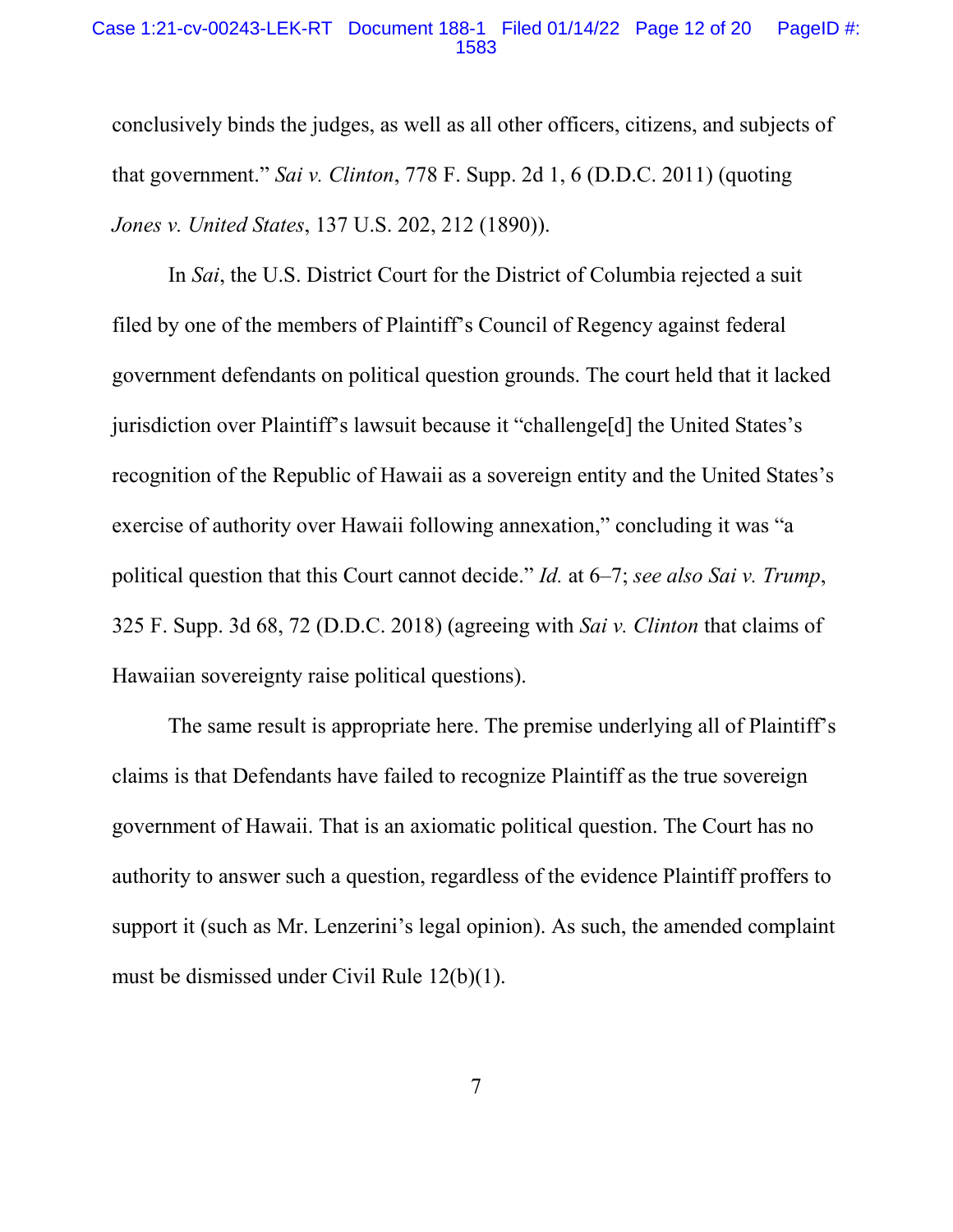# **III. PLAINTIFF LACKS ARTICLE III STANDING.**

"Standing is 'an essential and unchanging part of the case-or-controversy requirement of Article III.'" *Southcentral Found. v. Alaska Native Tribal Health Consortium*, 975 F.3d 831, 837 (9th Cir. 2020) (quoting *Lujan v. Defenders of Wildlife*, 504 U.S. 555, 560 (1992)). A plaintiff "must have (1) suffered an injury in fact, (2) that is fairly traceable to the challenged conduct of the defendant, and (3) that is likely to be redressed by a favorable judicial decision" to have standing. *Spokeo, Inc. v. Robins*, 136 S. Ct. 1540, 1547 (2016); *accord Carney v. Adams*, 141 S. Ct. 493, 498 (2020). Plaintiff cannot carry its burden of showing standing for two principal reasons. *Lujan*, 504 U.S. at 561.

First, Plaintiff has failed to allege an appropriate injury in fact. The Supreme Court has "repeatedly held that . . . a 'generalized grievance'" about the conduct of others, "no matter how sincere, is insufficient to confer standing." *Hollingsworth v. Perry*, 570 U.S. 693, 706 (2013). Plaintiff's assertion that the United States is illegitimately exercising sovereignty over Hawaii is the sort of "generally available grievance about government—claiming only harm to his and every citizen's interest in proper application of the Constitution and laws, and seeking relief that no more directly and tangibly benefits him than it does the public at large," and that sort of grievance "does not state an Article III case or controversy." *Id.*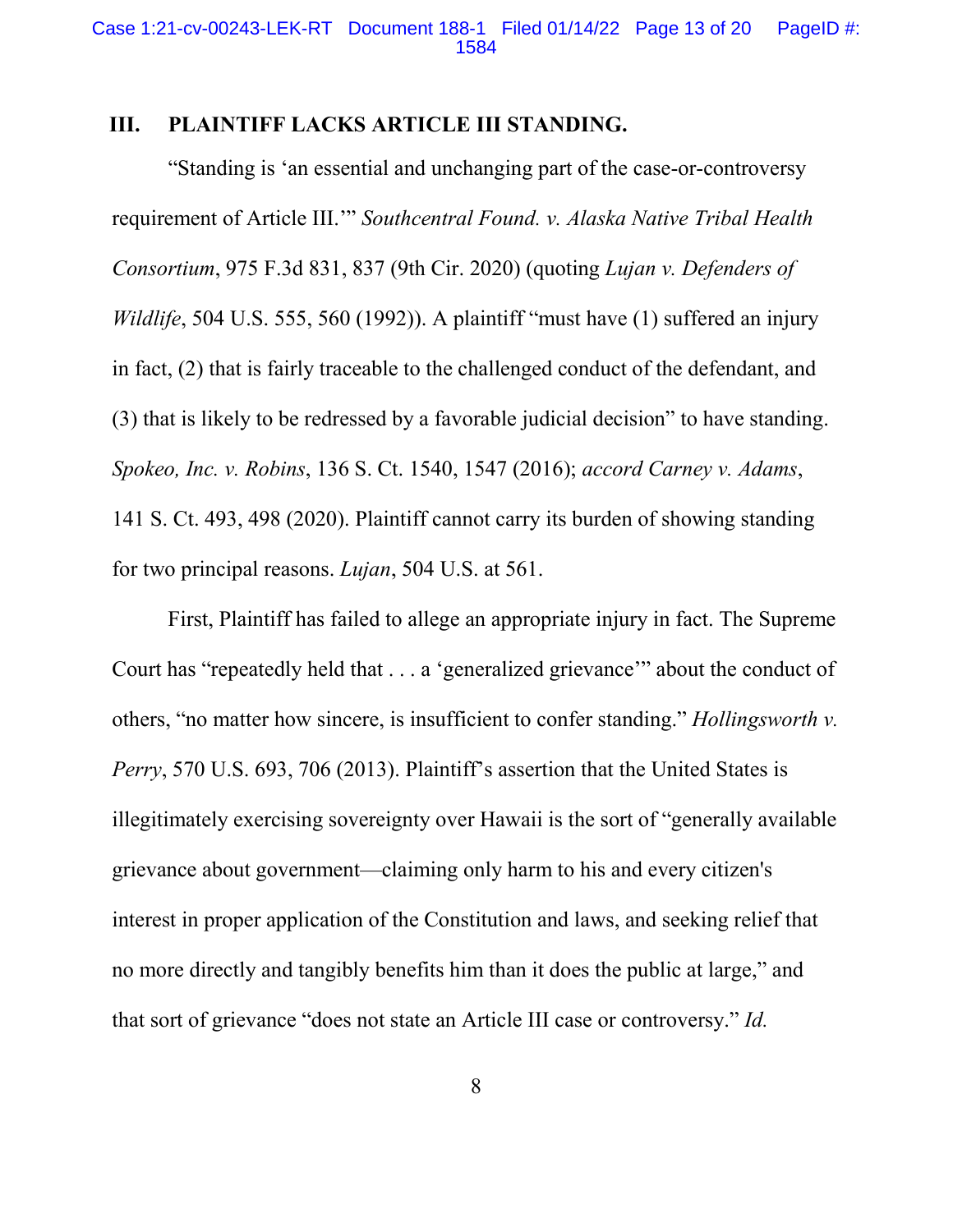(quoting *Lujan*, 504 U.S. at 573–74).

Second, even if Plaintiff did have a cognizable injury-in-fact traceable to Defendants' conduct, this Court cannot redress the injury. Plaintiff seeks to enjoin "Defendants from implementing and enforcing all" federal, state, and local law. [ECF No. 55, Am. Compl., Prayer for Relief, at C]. That is not relief the Court could feasibly award, supervise, or enforce. *Juliana v. United States*, 947 F.3d 1159, 1170 (9th Cir. 2020) (concluding no Article III standing to redress plaintiff's claimed injuries because "it is beyond the power of an Article III court to order, design, supervise, or implement the plaintiffs' requested remedial plan" to combat climate change). At best, Plaintiff could obtain the "psychic satisfaction" of having the Court validate its theories about sovereignty through a declaratory judgment, but that alone "does not redress a cognizable Article III injury." *Id.* at 1170 (9th Cir. 2020) (quoting *Steel Co. v. Citizens for a Better Env't*, 523 U.S. 83, 107 (1998)); *see also Golden v. Zwickler*, 394 U.S. 103, 108 (1969) ("'[T]he federal courts established pursuant to Article III of the Constitution do not render advisory opinions. For adjudication of constitutional issues 'concrete legal issues, presented in actual cases, not abstractions' are requisite. This is as true of declaratory judgments as any other field.'") (quoting *United Public Workers of American (C.I.O.) v. Mitchell*, 330 U.S. 75, 89 (1947)). As such, the complaint must be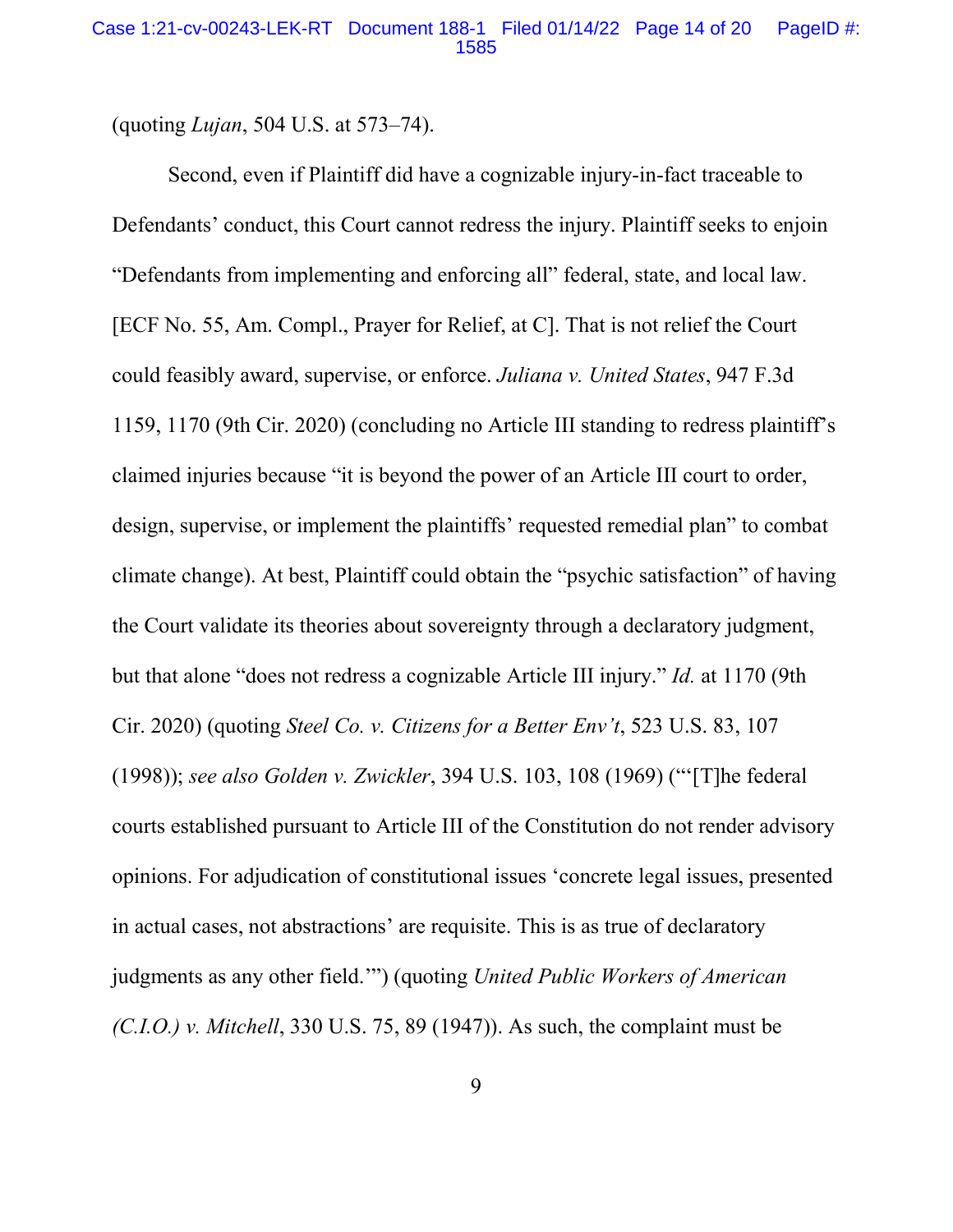dismissed under Civil Rule 12(b)(1) for lack of standing.

### **IV. DEFENDANTS WERE NOT TIMELY SERVED BY PLAINTIFF.**

Civil Rule 4 requires service of defendants "within 90 days after the complaint is filed." Fed. R. Civ. P. 4(m). For the federal government, that includes compliance with Civil Rule  $4(i)(1)–(3)$ , which requires service on the local US Attorney's Office, the Attorney General, and the relevant federal agencies, corporations, officers, or employees named in the complaint. If service is not completed in a timely manner, "the court—on motion or on its own after notice to the plaintiff—must dismiss the action without prejudice against that defendant or order service be made within a specified time." *Id.* Timely service is measured from the date of the original complaint, not any amended complaint. *Bolden v. City of Topeka*, 441 F.3d 1129, 1148 (10th Cir. 2006) (quoting *Del Raine v. Carlson*, 826 F.2d 698, 705 (7th Cir. 1987)); *see, e.g., Villarreal v. Eldorando Resorts Corp.*, 2015 WL 2097009, \*2 (D. Nev. 2015) ("[T]he filing of this amended complaint does not reset the 4(m) deadline for any of the already named defendants in the original complaint.").

Plaintiff has not properly served the federal Defendants. The U.S. Attorney's Office for the District of Hawaii, as well as other federal officials, were not properly served until well after ninety days passed from the filing of the original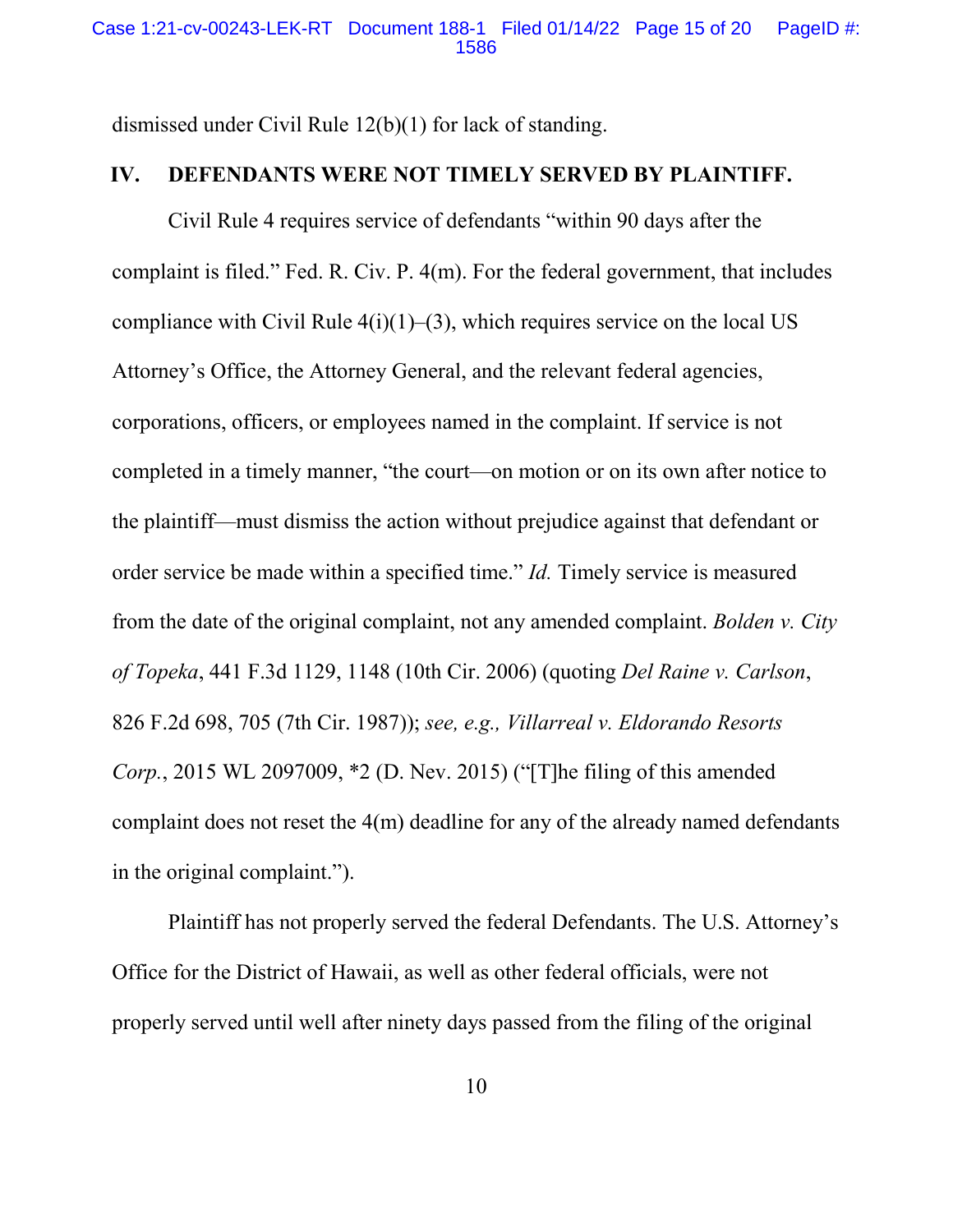Case 1:21-cv-00243-LEK-RT Document 188-1 Filed 01/14/22 Page 16 of 20 PageID #: 1587

complaint in May. Plaintiff has not shown good cause for this failure, nor is there any sound reason for the Court to excuse Plaintiff's failure to provide timely service. As such, the complaint is subject to dismissal under Civil Rule 12(b)(5).

# **V. PLAINTIFF LACKS A CAUSE OF ACTION TO SUE THE FEDERAL DEFENDANTS.**

Plaintiff's complaint also fails to state a claim upon which relief could be granted because the provisions of international law it sues under do not give rise to a cause of action. In *Sai v. Trump*, the Court held that neither the Geneva Convention nor the Hague Convention afforded a private right of action to groups seeking to enforce its terms in federal court, except under limited circumstances not applicable here. 325 F. Supp. 3d at 72. Likewise, Plaintiff identifies no authority that would permit it to sue the federal government under any of the sources of law it relies upon. As such, the Court must dismiss the claims against the Defendants under Civil Rule 12(b)(6). *Northstar Fin. Advisors, Inc. v. Schwab Invs.*, 615 F.3d 1106, 1115 (9th Cir. 2010).

# **VI. THE CONGRESSIONAL DEFENDANTS MUST BE DISMISSED FOR ADDITIONAL REASONS.**

With respect to Defendants Schumer and Pelosi, the Court must dismiss the complaint on two additional grounds that apply to them as legislators. First, neither Speaker Pelosi nor Senator Schumer has taken any actions pertinent to this case,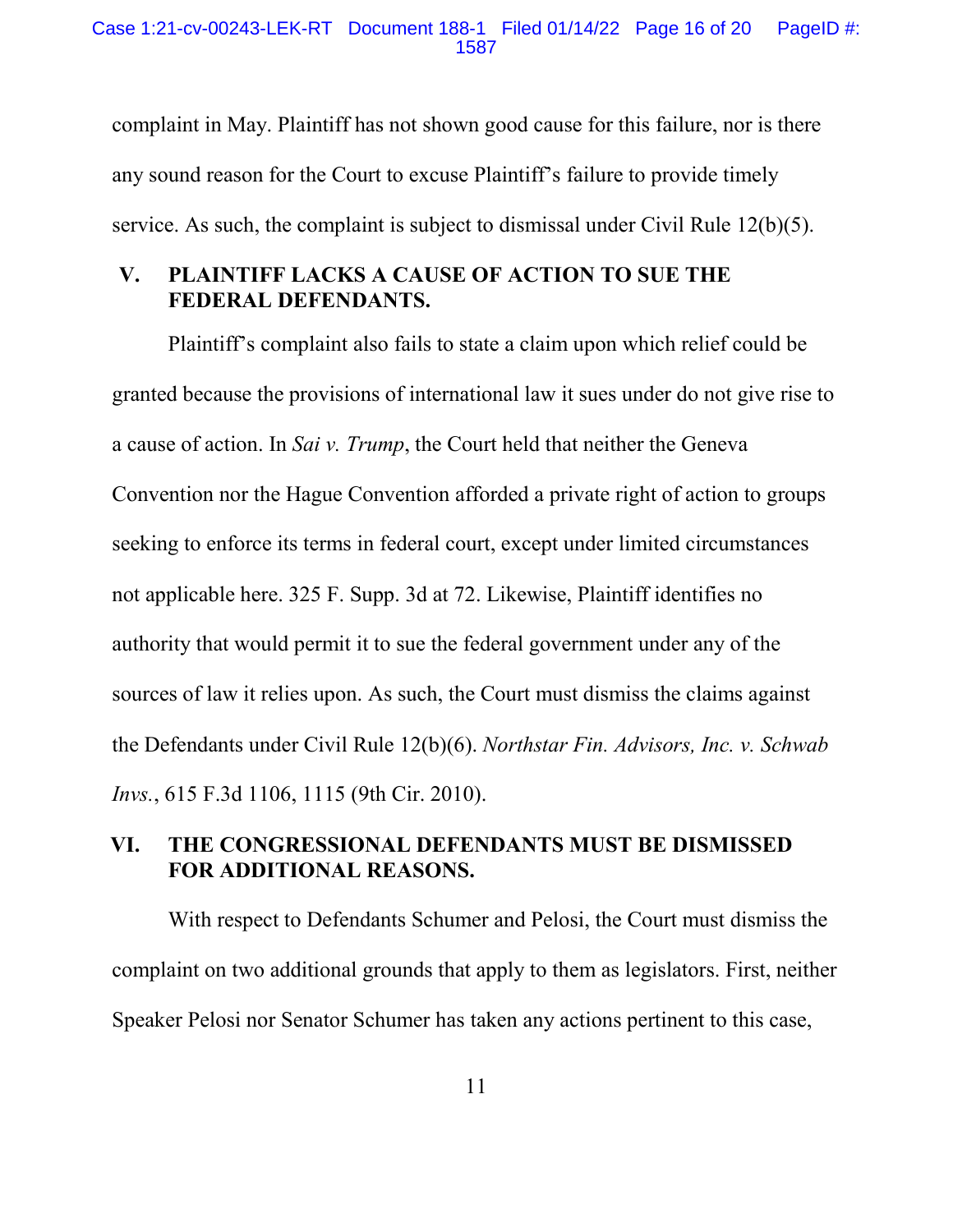#### Case 1:21-cv-00243-LEK-RT Document 188-1 Filed 01/14/22 Page 17 of 20 PageID #: 1588

and their official capacity does not subject them to this lawsuit merely because the State of Hawaii joined the United States upon Congressional enactment of public law in 1959. Indeed, prior Congressional action under which Hawaii joined the union would not be subject to challenge in any event, as legislators are immune from suit over any actions or failures to act taken in their legislative capacity under the Speech and Debate Clause of the U.S. Constitution. U.S Const. art. I, § 6, cl. 1; *see S. Ct. of Va. v. Consumers Union of U.S., Inc.*, 446 U.S. 719, 732 & n.10 (1980) (Speech or Debate immunity precludes actions for damages and for declaratory and injunctive relief against members of Congress); *Newdow v. U.S. Congress*, 328 F.3d 466, 484 (9th Cir. 2002) (dismissing, on Speech or Debate grounds, Congress from constitutional challenge to statute), *rev'd on other grounds sub nom. Elk Grove Unified Sch. Dist. v. Newdow*, 542 U.S. 1 (2004).

Second, this Court lacks personal jurisdiction over Senator Schumer, a citizen of New York, and Speaker Pelosi, a citizen of California, because both lack sufficient minimum contacts with the State of Hawaii respecting the subject matter of the complaint. *See Liberation News Serv. v. Eastland*, 426 F.2d 1379, 1384-85 (2d Cir. 1970) (affirming dismissal of suit against United States Senators for lack of personal jurisdiction); *Wade v. Akaka*, 2012 WL 6115656, at \*4 (S.D. Tex. Nov. 2, 2012) (recommending dismissal for lack of personal jurisdiction of complaint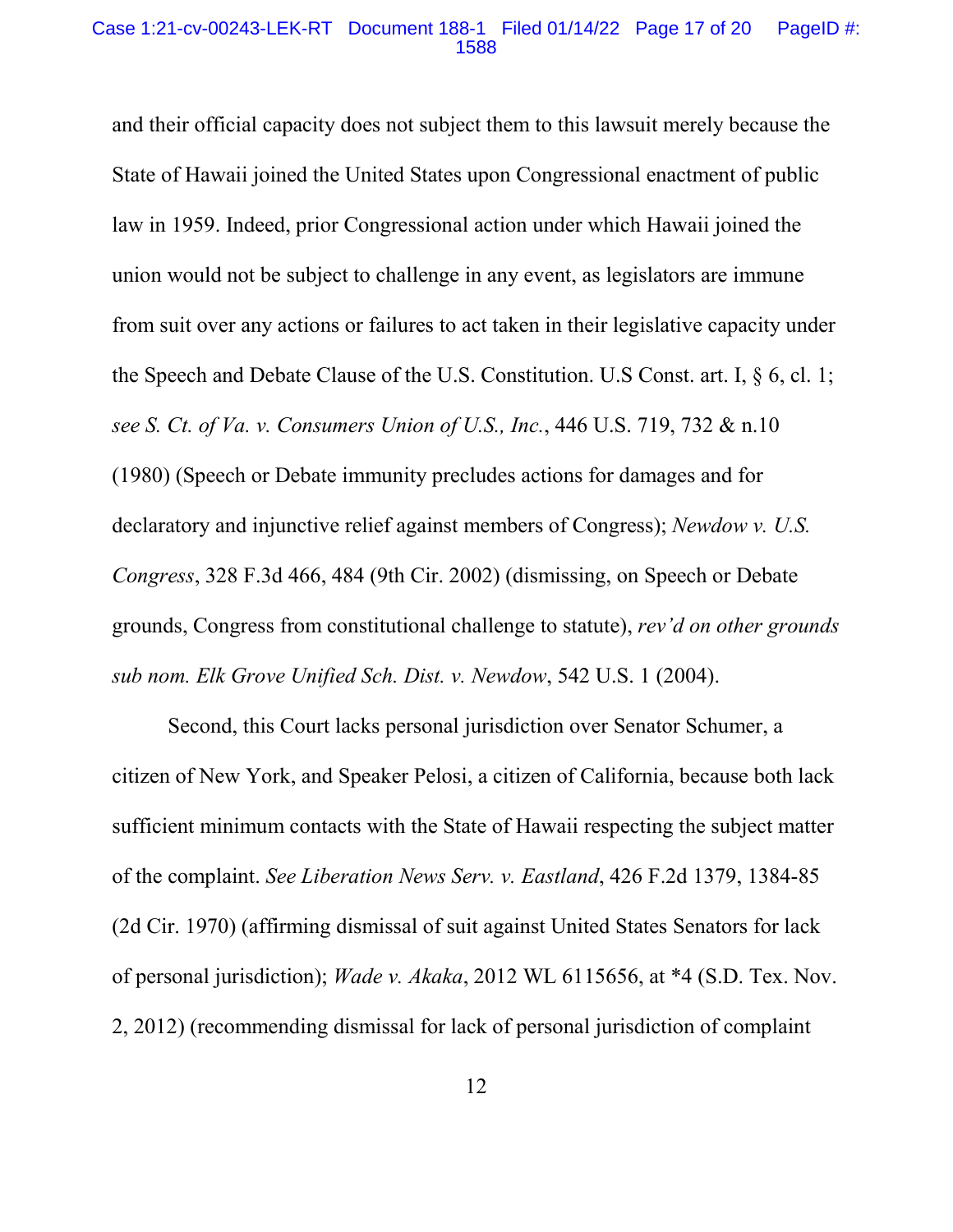alleging that Senators not elected from forum state failed to take official action in response to plaintiff's request), *adopted by* 2012 WL 6115056 (S.D. Tex. Dec. 10, 2012).

The Court should therefore dismiss Defendants Schumer and Pelosi from the case pursuant to Civil Rule 12(b)(1) (no subject-matter jurisdiction due to Speech or Debate immunity) and 12(b)(2) (no personal jurisdiction).

# **VII. PLAINTIFF'S MOTION FOR JUDICIAL NOTICE SHOULD BE DENIED.**

In light of the absence of jurisdiction over this dispute, the Court should deny Plaintiff's motion for judicial notice as moot. Should the Court choose to reach the merits of the motion, Professor Lenzerini's opinion is in direct conflict with both federal law, which recognizes the sovereignty of the United States over Hawaii, and with the arbitral award in *Larsen*, which explicitly rejects any implication that Hawaii is not a part of the United States. Exhibit A at § 12.18. Because Prof. Lenzerini's opinion is in error on the legal question it purports to answer, as the numerous decisions of this Court and others rejecting Plaintiff's claims of sovereignty demonstrate, the Court should deny Plaintiff's motion. *Cf*. Fed. R. Evid. 201(b) (a court may take judicial notice "of a fact that is not reasonably subject to dispute because it: (1) is generally known within the trial court's territorial jurisdiction; or (2) can be accurately and readily determined from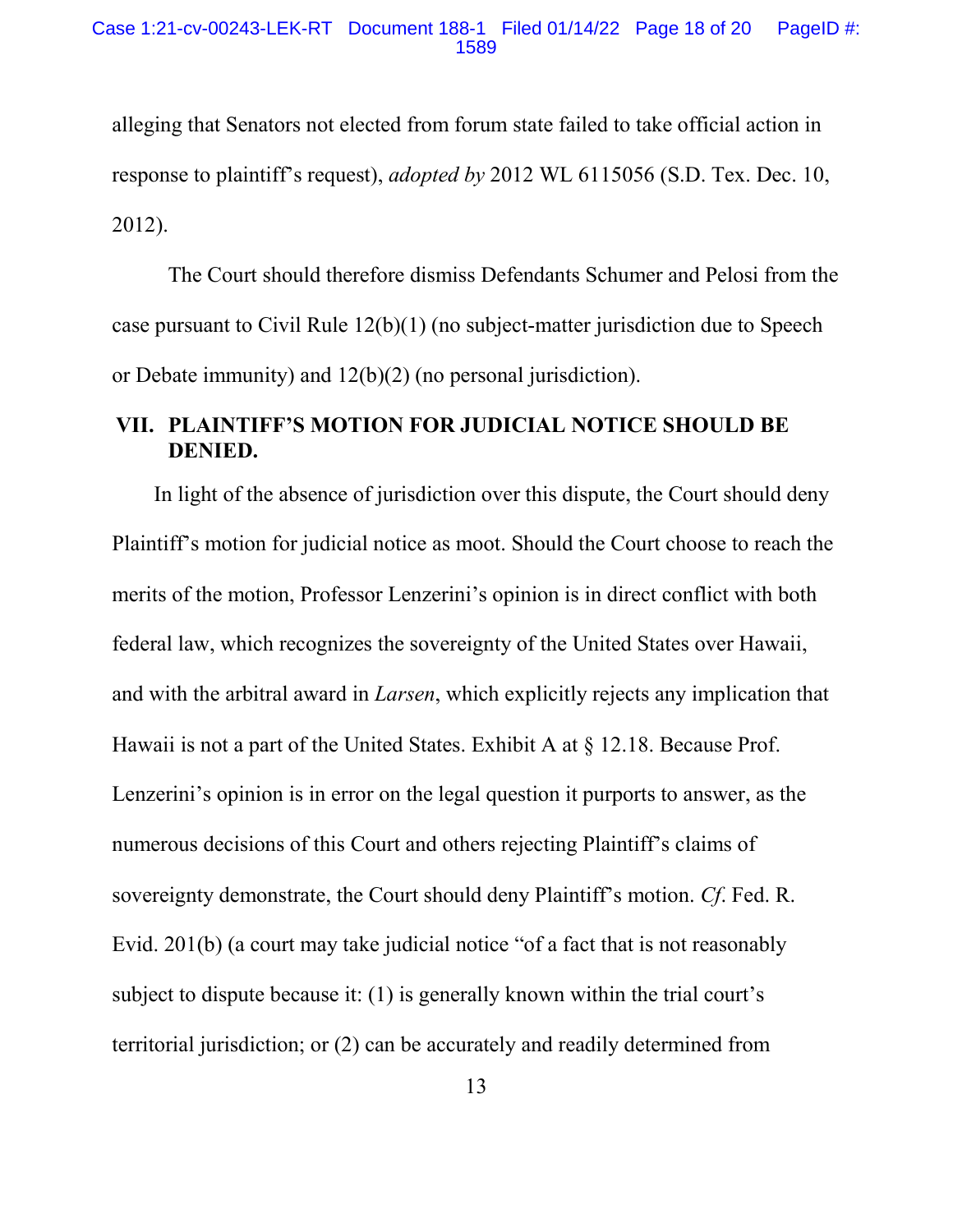sources whose accuracy cannot reasonably be questioned.").

### **VIII. THE COURT SHOULD DISMISS THE COMPLAINT IN FULL.**

Finally, Defendants urge the Court to dismiss the complaint as to all defendants. As articulated in Defendants' Statement of Interest, ECF No. 164, the principal interest of the federal government in this suit is the protection of foreign consular officials from suit in federal court for the performance of consular functions, which is a fundamental principle of diplomacy and foreign policy. This Court's jurisdiction over such officials would be in conflict with the United States' obligations under the Vienna Convention on Consular Relations (VCCR), to which the United States and the foreign states represented by the named consular officers are parties, as well as bilateral agreements between the United States and some of the sending states of the consular defendants. 4 VCCR, Apr. 24, 1963, 21 U.S.T. 77; ECF No. 164 at 9–15.

This Court may, with or without a motion, dismiss a complaint over which it has no jurisdiction. Fed. R. Civ. P. 12(h)(3). The Court should exercise its authority to dismiss the entire complaint here on one of the jurisdictional grounds noted above, which would also vindicate the interest of the United States in protecting consular officials from civil lawsuits arising from their official conduct.